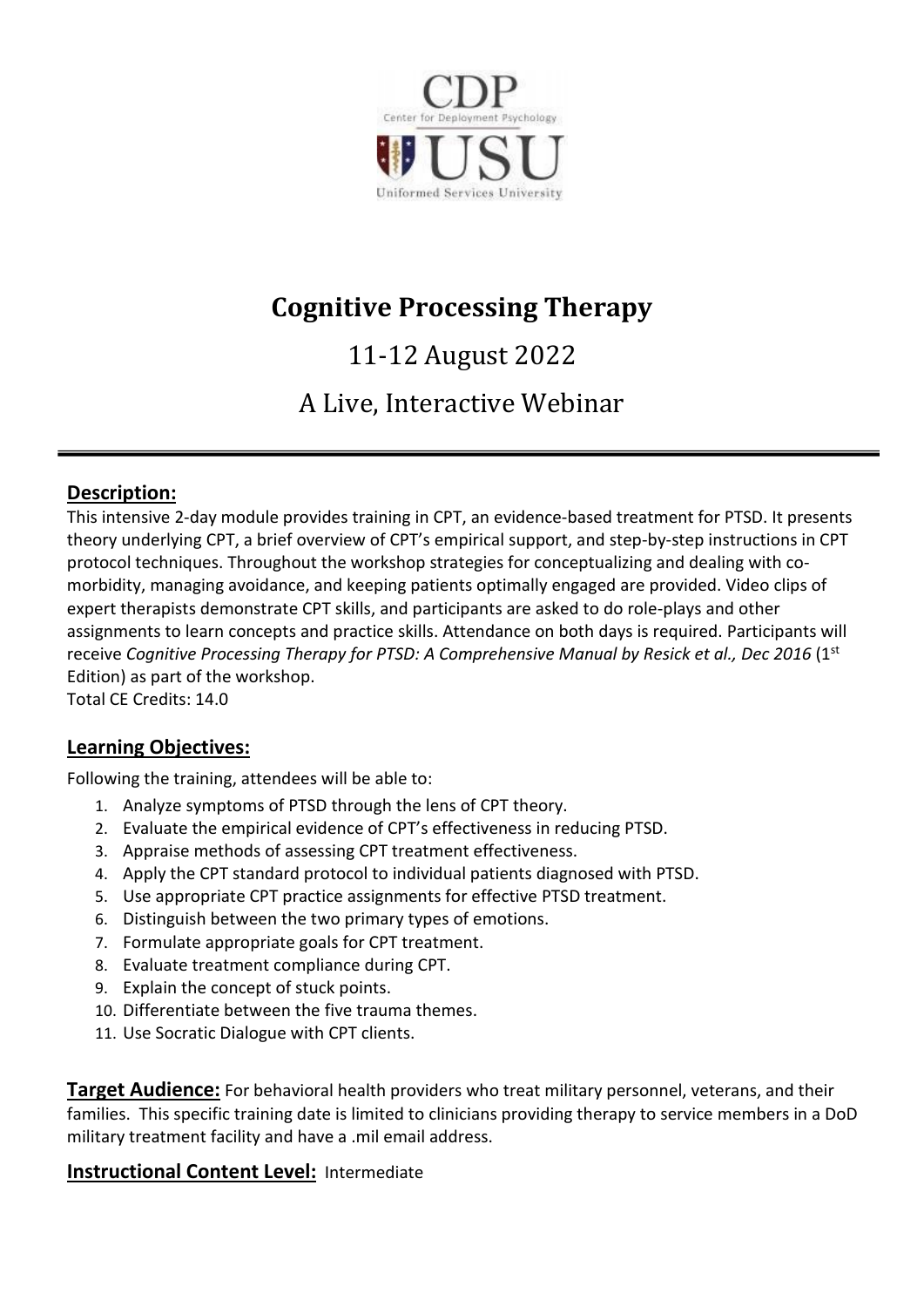

## **Agenda:**

- **Day One**
- 0800 0815 **Welcome and Introductions**
- 0815 0930 **Introduction to CPT** Implementation Therapy outcome research on CPT
- 0930 0945 Break
- 0945 1100 **Functional Model of PTSD & Theoretical Underpinnings** Symptoms of PTSD and theory underlying CPT How CPT works Brief overview of CPT manual
- 1100– 1200 **PHASE I CPT: Pre-treatment** Pre-treatment issues Recommended assessment measures Structuring sessions
- 1200 1300 **Lunch (on your own)**
- 1300 1415 **PHASE II CPT: Education: PTSD, thoughts & emotions Session 1** Explaining PTSD & Cognitive Model to patients Practice Exercise Selecting Worst Trauma Assigning the impact statement
- 1415 1430 Break
- 1430 1530 **Session 2** Reading and processing the Impact Statement Introducing & assigning ABC sheets
- 1530 1630 **Session 3** Reviewing ABC Worksheets Introduction to Socratic Dialogue

#### **Out-of-Training Practice for Day Two**:

Read: Chap. 4 Preparing to Deliver CPT (pgs.62-78) Do: "CPT Training Practice Assignment" handout on stuck points

1630 Adjourn for the day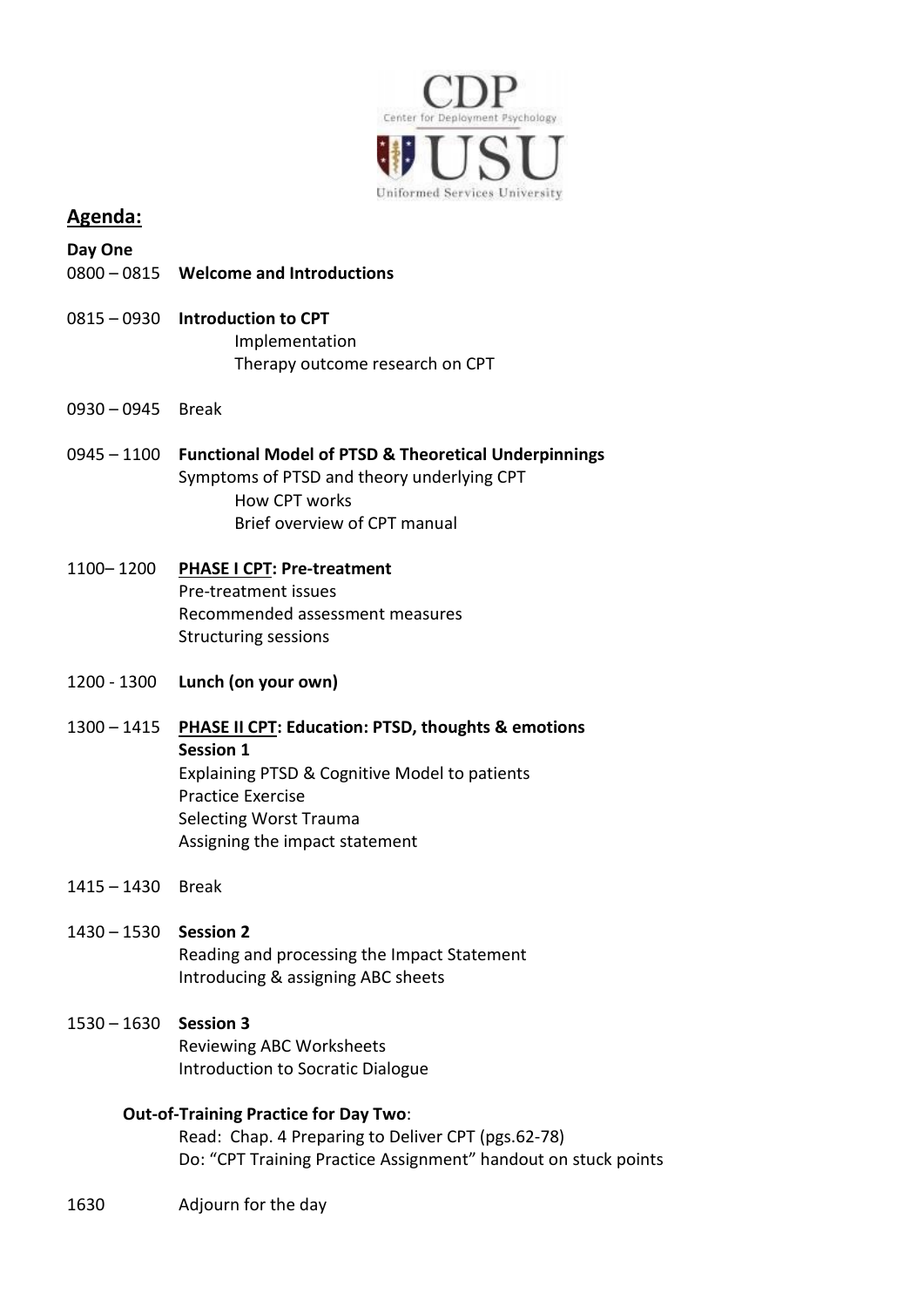

#### **Day Two**

- 0800 0815 **Welcome back**: Homework review and questions
- 0815 0945 **PHASE III CPT: Processing the trauma Session 4** Socratic Dialogue Working with Assimilation Introducing and assigning Challenging Questions Worksheet
- 0945 1000 Break
- 1000 1100 **Session 5** Role play on Challenging Questions Worksheet Introducing and assigning Patterns of Problematic Thinking worksheet
- 1100 1200 **PHASE IV CPT: Learning to challenge Sessions 6 and 7** Reviewing Patterns of Problematic Thinking Worksheet Introducing & working with the Challenging Beliefs Worksheets (CBW) Introducing trauma theme #1: Safety
- 1200 1300 **Lunch (on your own)**
- 1300 1415 **PHASE V CPT: Trauma themes Sessions 8 and 9** Reviewing Safety module Role play on CBW/Safety Introduce and review Trust module Introduce Power/Control module
- 1415 1430 Break

#### 1430 – 1630 **Session 10**

Review Power/Control module Introduce Esteem module and behavioral assignments

#### **Session 11**

Review Esteem module Introduce Intimacy module Assign final Impact Statement

**PHASE VI CPT: Facing the future Session 12** Review Intimacy module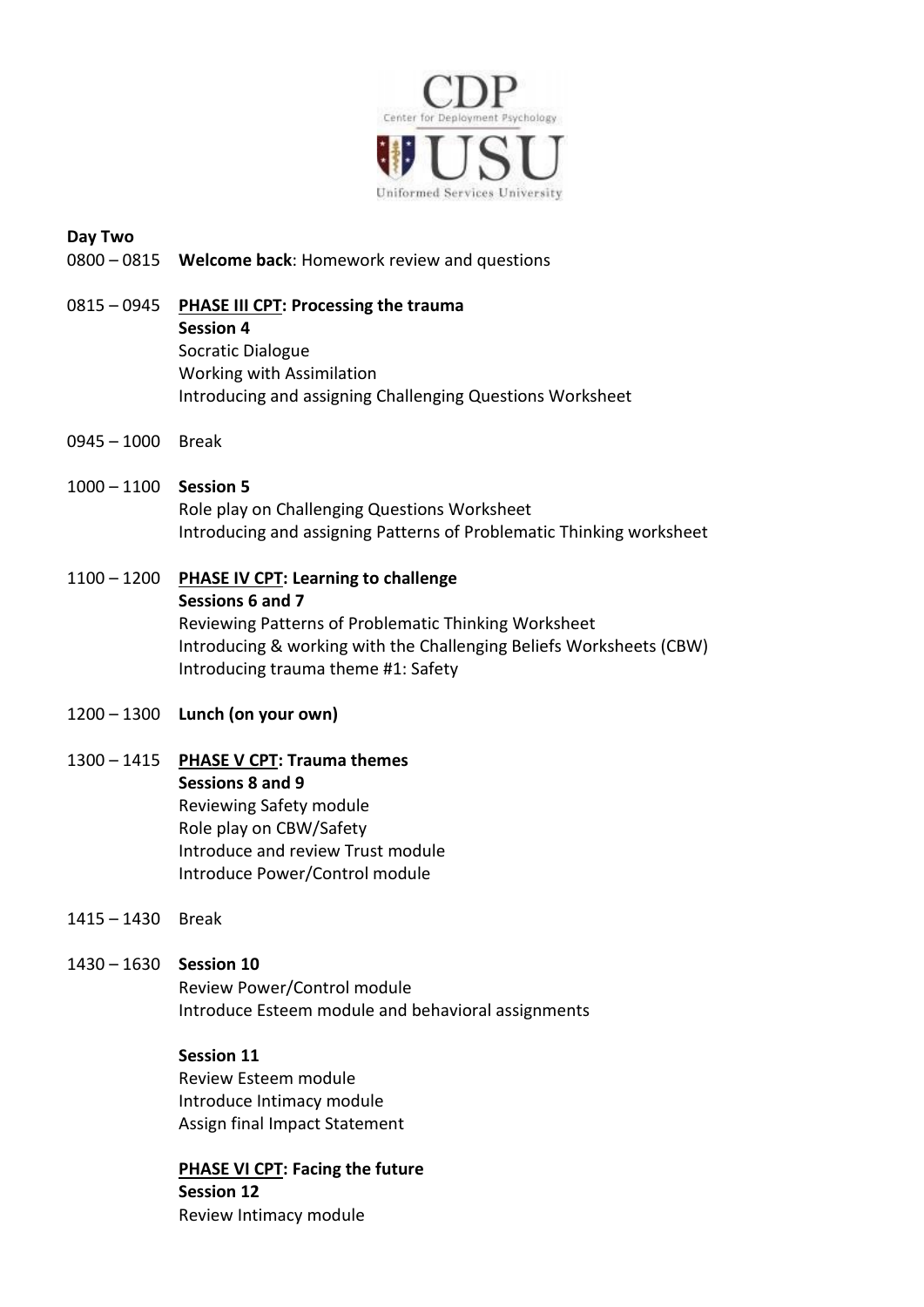

Final Impact Statement Review and goals

Variation of CPT: CPT with Written Accounts CPT Consultation CDP Resources

#### 1630 Adjourn

# **Continuing Education:**

**Course Completion Requirements:** Participants are required to attend the entire training. Partial credits cannot be issued. Attendance is taken through the use of electronic logs, and a post-training evaluation form must be completed in order to receive social work CE credits. For psychology CE credits, completion of the evaluation is strongly encouraged. If you do not wish to complete the evaluation but desire to receive psychology CEs please contact the POC after the training event.

There is a 30-day time limit post-training to complete all CE requirements. CE Credit Certificates will be emailed within 30 days after all course requirements have been completed.

## **American Psychological Association Sponsor Approval:**

The Center for Deployment Psychology is approved by the American Psychological Association to sponsor continuing education for psychologists. The Center for Deployment Psychology maintains responsibility for this program and its content.

## **Association of Social Work Boards Approved Continuing Education Provider Approval:**

The Center for Deployment Psychology, #1761, is approved to offer social work continuing education by the Association of Social Work Boards (ASWB) Approved Continuing Education (ACE) program. Organizations, not individual courses, are approved as ACE providers. State and provincial regulatory boards have the final authority to determine whether an individual course may be accepted for continuing education credit. The Center for Deployment Psychology maintains responsibility for this course. ACE provider approval period: May 19, 2022 – May 19, 2025. Social workers completing this course receive 14.0 Live, Interactive Webinar continuing education credits.

Inquiries regarding CE credits may be directed via email to Katie Medina at [katie.medina.ctr@usuhs.edu.](mailto:katie.medina.ctr@usuhs.edu)

## **Participate:**

**Online Platform:** Zoom **Date:** 11-12 August 2022 **Time:** 8:00 am – 4:30 pm Eastern **Registration Information:** [https://cpt\\_11-12\\_aug\\_2022.eventbrite.com](https://cpt_11-12_aug_2022.eventbrite.com/)  **Registration Deadline:** 4 August 2022 or when capacity has been reached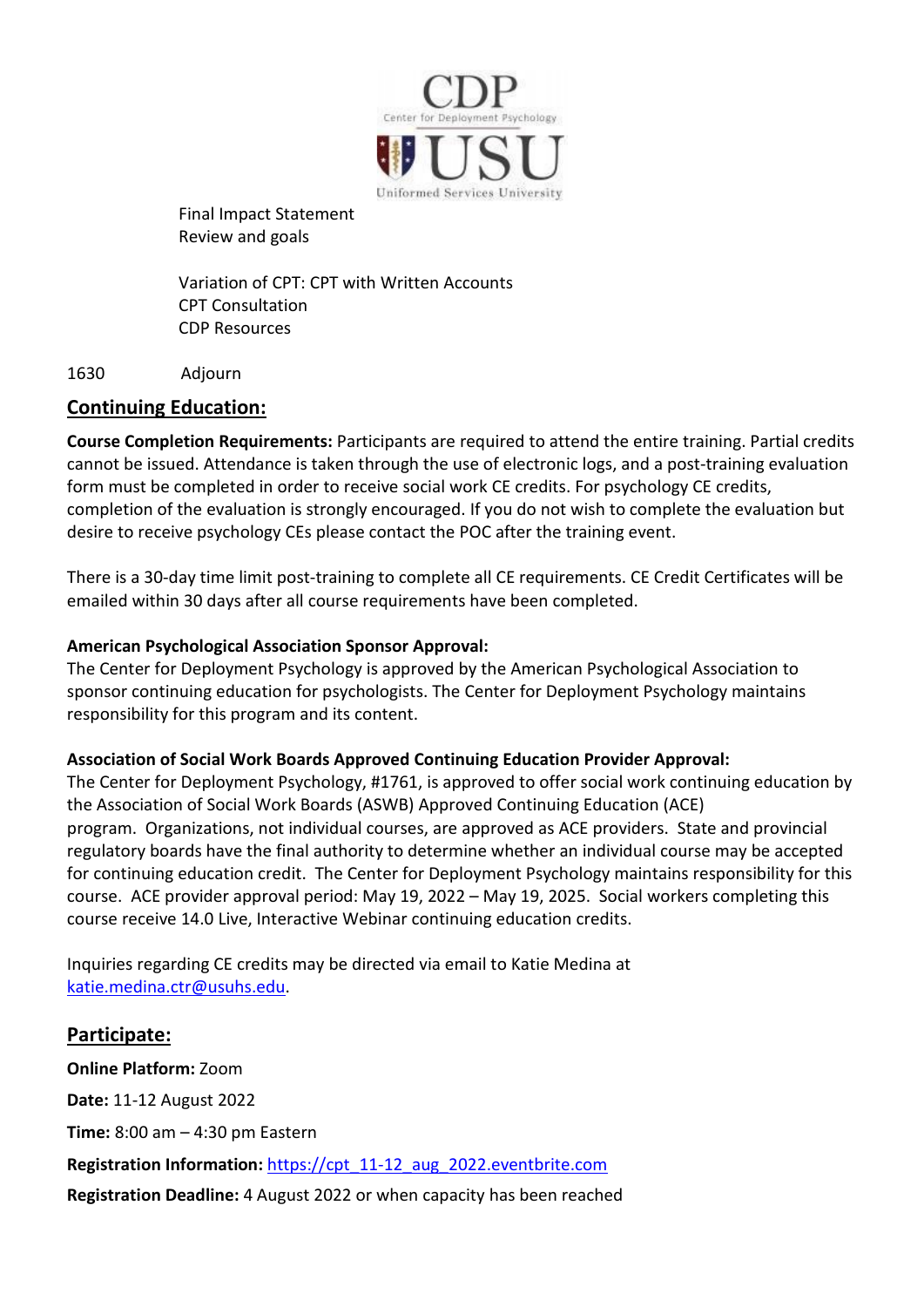

**Cancellations/Questions:** Please contact [katie.medina.ctr@usuhs.edu](mailto:katie.medina.ctr@usuhs.edu) if you have any questions or need to cancel your registration.

## **Registration Cost/Refunds**: Free

**Required Materials:** The CPT manual is a necessary supplement to this training.

Cognitive Processing Therapy for PTSD: A Comprehensive Manual, by Patricia A. Resick, Candice M. Monson, and Kathleen M. Chard (Dec 2016 - 1st Edition). ISBN 9781462528646

This is available via https://www.guilford.com/books/Cognitive-Processing-Therapy-for-PTSD/Resick-Monson-Chard/9781462528646, or other booksellers.

#### **Location Information:** Online via Zoom

**Instructional Format:** This live webinar is fully interactive. Attendees may ask and answer questions throughout the presentation and participate in instructor-led discussions.

#### **System Requirements:**

**Zoom:**

- Internet connection
- Operating System: Windows 7 or higher, Mac OS X with MacOS 10.9 or higher
- Web Browser: Internet Explorer 11+, Edge 12+, Firefox 27+, Chrome 30+, Safari 7+
- Hardware: 1Ghz processor or higher

**Special Accommodations**: If you require special accommodations due to a disability, please contact Katie Medina at [katie.medina.ctr@usuhs.edu](mailto:katie.medina.ctr@usuhs.edu) 4 weeks prior to the training so that we may provide you with appropriate service.

**Grievances:** For any grievances or concerns with this training including those related to course content, non-receipt of certificate or other occurrences, participants may contact CDP's Continuing Education Director, Ms. Amanda Milochik, via email at [Amanda.milochik.ctr@usuhs.edu.](mailto:Amanda.milochik.ctr@usuhs.edu)

## **Instructor Biographies:**

**Andrew Santanello, Psy.D** is a Senior Military Behavioral Health Psychologist at the Center for Deployment Psychology of the Uniformed Services University of the Health Sciences with expertise in the areas of PTSD, mindfulness, Cognitive Processing Therapy and Acceptance and Commitment Therapy. In addition to being an Acceptance and Commitment Therapy and National Cognitive Processing Therapy trainer, Dr. Santanello is also a member of the *CDP Presents* team, a regular contributor to the *Bottom Line Up Front (BLUF),* and co-host of CDP's podcast, *Practical for Your Practice* . In addition to his work with CDP, Dr. Santanello is the President-Elect of the ACT for Military Special Interest Group and Member-At-Large of the Mid-Atlantic Chapter (MAC) of the Association for Contextual Behavioral Science (ACBS).

**Debra Nofziger, Psy.D.**, is a Military Behavioral Health Psychologist and certified Cognitive Processing Therapy Trainer with the Center for Deployment Psychology (CDP) at the Uniformed Services University